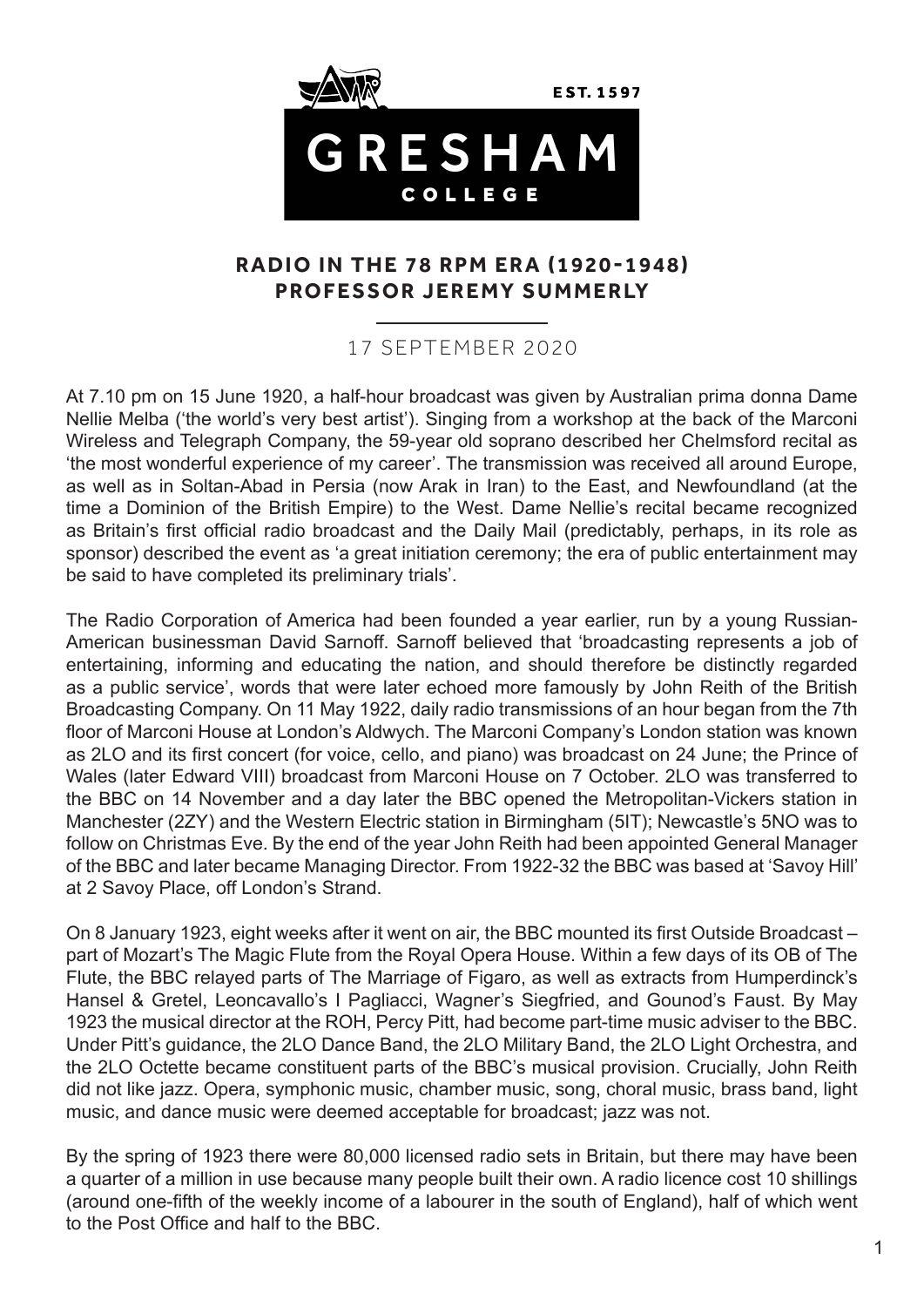In 1924, the 20-year old Stanford 'Robbie' Robinson was appointed BBC Chorus Master and in September he formed the 16-voice professional BBC Wireless Chorus, specifically to sing Rutland Boughton's opera, The Immortal Hour. Early radio relied much less on playing recordings of music than it does now (this in spite of the advent of electrical – as opposed to acoustic – recording in 1925). Ensembles were heard on the radio and were then approached by record companies who wished to record what they had heard broadcast. The BBC discovered and nurtured talent; the record companies marketed and sold that talent. In 1926, dance music ruled the air waves and the 26- year old pianist Jack Payne was appointed the BBC's Director of Dance Music. Payne formed the BBC Dance Orchestra in 1928 and in 1929 the orchestra took part in the BBC's first television broadcast. Payne and his orchestra became such media celebrities that they left the BBC in 1932 to go their own way as a touring act. Bands ceased to be mere dance accompanists and became headline concert performers. Payne later returned to the BBC as Director of Dance Music from 1941-6.

In 1927, the British Broadcasting Company was dissolved and was replaced by the Crown-chartered British Broadcasting Corporation. Eight members of the BBC Wireless Chorus were offered contracts and formed an octet called the BBC Wireless Singers. In that year, Gustav Holst's choral ballet The Morning of the Year became the BBC's first music commission. The words were written by the Tenor Steuart Wilson, who later became Director of Music at the BBC. The Morning of the Year received its first performance at the Royal Albert Hall on 17 March 1927.

In the early years of the BBC, classical music was given less airtime than other music, but there was a peak-time Wednesday evening orchestral slot. Some early listeners (the words "listener" and "listeners" were usually presented within inverted commas) found the classical diet too heavy. But education through, for instance, the daily quarter-hour 'The Foundations of Music' series helped. And in 1927 the BBC salvaged the Queen's Hall Promenade Concerts. When the impresario Robert Newman had begun The Proms in 1895, Newman stated that he wanted to 'train the public by easy stages...gradually raising the standard until I have created a public for classical and modern music'. This training had been of a time and of a place. The time was the off-season (early August to early October) and the place was London's two- year old Queen's Hall. Cheap tickets and proximity to the players were but two features of this radical undertaking, which was nothing less than cultural appropriation of classical music towards the masses and away from the élite. Another goal was the professionalization of British music-making through disciplined orchestral training. In this endeavour, Newman had engaged the 26-year old Henry Wood as conductor of the newly-formed Queen's Hall Orchestra. Newman abolished British pitch (higher than on the continent) in favour of French pitch (pretty much modern concert pitch) and marketed transferable season tickets. When Newman died in November 1926, the future of The Proms looked bleak. Chappell's no longer wished to run the concerts, so the BBC stepped in, initially with the full support of the BBC's Director of Music, Percy Pitt, and Henry Walford Davies (a musical adviser to the BBC and a presenter of talks about music). The concept of the BBC Proms was eventually given full support by John Reith, who rightly concluded that a 'big public gesture' such as saving The Proms would do the BBC's reputation no harm at all.

Orchestral provision at the BBC had got off to a grinding start. The BBC's first broadcast symphony concert was given on 1 October 1923, conducted by Percy Pitt. An 18-piece BBC Wireless Orchestra was founded under Dan Godfrey Jr and the forces rose to 37 players for special occasions. In 1924 the orchestra was expanded to 22 regular players and was contracted for six concerts per week; in the following year it changed its name to the BBC Wireless Symphony Orchestra.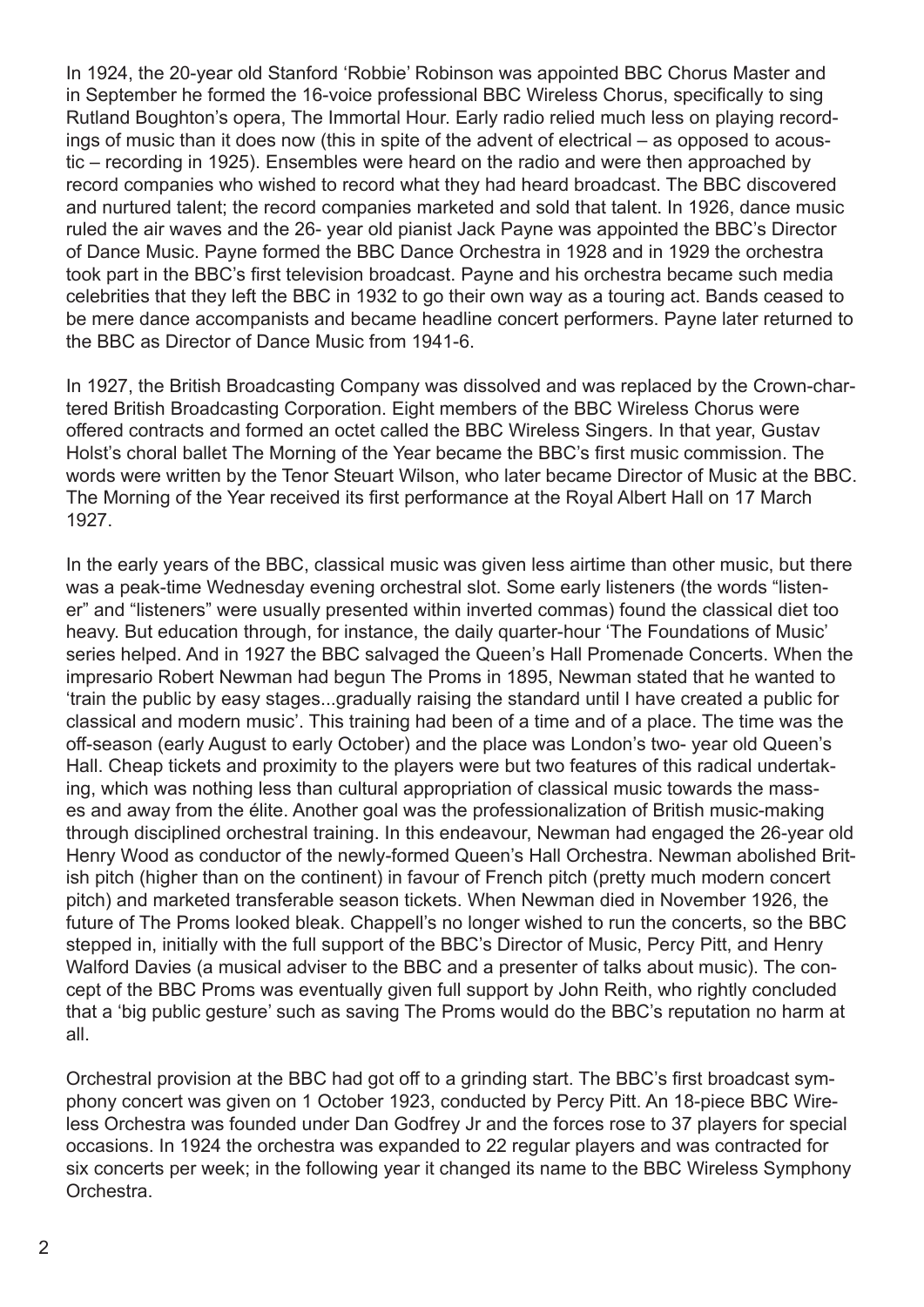In 1927 the orchestra gave a series of concerts with 150 players but the results were not good. To make matters worse, the Berlin Philharmonic and Wilhelm Fürtwängler visited London in 1927 and showed Queen's Hall audiences how a symphony orchestra should sound. The humiliation of the Berlin orchestra's visit was compounded by subsequent visits of the Concertgebouw Orchestra under Willem Mengelberg and the New York Philharmonic under Arturo Toscanini. In response, Sir Thomas Beecham tried to form a BBC Radio Orchestra, but it didn't work out. By contrast, 1928 was something of an annus mirabilis in the British choral scene. In 1928 the BBC National Chorus was formed and on Christmas Eve 1928, the Festival of Nine Lessons and Carols was broadcast by the BBC from King's College, Cambridge for the first time.

At the end of 1929, Edward Clark, programme planner at the BBC, hatched a plan for the formation of an orchestra of 114 full-time players, which could be split into four smaller groups. This resulted in the formation of the BBC Symphony Orchestra under its first conductor Adrian Boult. Seasoned principals were joined by young, enthusiastic rank-and-file players, some of them fresh out of music college. The BBC Symphony Orchestra was the first permanent salaried orchestra in London and it gave its first concert in the Queen's Hall on 22 October 1930: Wagner's 'The Flying Dutchman' Overture and Brahms's Fourth Symphony were followed by the A-minor Cello Concerto by Saint-Saëns and Ravel's Daphnis and Chloë symphonic fragments. British music was encouraged as well, and although it was never finished by the composer, Elgar's 3rd Symphony was commissioned by the BBC on 14 December 1932, after much encouragement from the Irish playwright George Bernard Shaw. As recorded in the Daily Telegraph: 'The dedication of the symphony will be to the BBC, which must surely be the first corporation ever to be inscribed on the title page of a symphony'. In the first decade of its existence, the BBC Symphony Orchestra was conducted by luminaries such as Richard Strauss, Felix Weingartner, Bruno Walter, Serge Koussevitzky, Sir Thomas Beecham, and Willem Mengelberg. Arturo Toscanini, regarded by many as the greatest conductor of the day, also conducted the orchestra several times; just before the outbreak of the Second World War Toscanini told Boult that the BBC Symphony was 'the orchestra I would like to take round the world'.

On 17 June 1932, a Mr Glover wrote to the Radio Times from his home in Bermondsey, describing himself as 'a man who has to work for a living'. He felt let down by the BBC because 'mournful music is not very appetizing for anyone who has to listen after a hard day's work'. Glover's gripe was that he 'was never schooled to hear such beautiful classical music as we get from all those musicians with fancy names and cosmopolitan titles to their music'. On the other side of the fence, the contralto Dame Clara Butt had said five years earlier that 'wireless is helping to build up a vast new body of intelligent listeners; it is educating them by giving them the finest music'. And the composer Igor Stravinsky described the BBC in glowing terms as an 'eclectic organization' and praised the BBC for its promotion of new music with 'invincible tenacity'.

In 1932 the BBC moved from Savoy Hill to Broadcasting House in Langham Place, and on the Monday before Christmas the BBC Empire Service was inaugurated. The BBC's Director General, by then Sir John Reith, played down this monumental initiative as he addressed the world on 19 December 1932: 'Don't expect too much in the early days: for some time we shall transmit comparatively simple programmes [which] will neither be very interesting nor very good'. Six days later, King George V struck a more optimistic tone in his first Christmas broadcast, when he described the Empire Service as designed for people 'so cut off by the snow, the desert, or the sea, that only voices out of the air can reach them'. The Empire Service limped along on a shoestring at first, its shortwave broadcasts subject to all manner of interference and ethereal serendipity. Regular news bulletins were broken up by music played from gramophone records and material relayed from the BBC's national networks. Dance music was the staple: live relays from hotels and dance halls abounded; this dance diet was complemented by chamber music, reviews, and talks.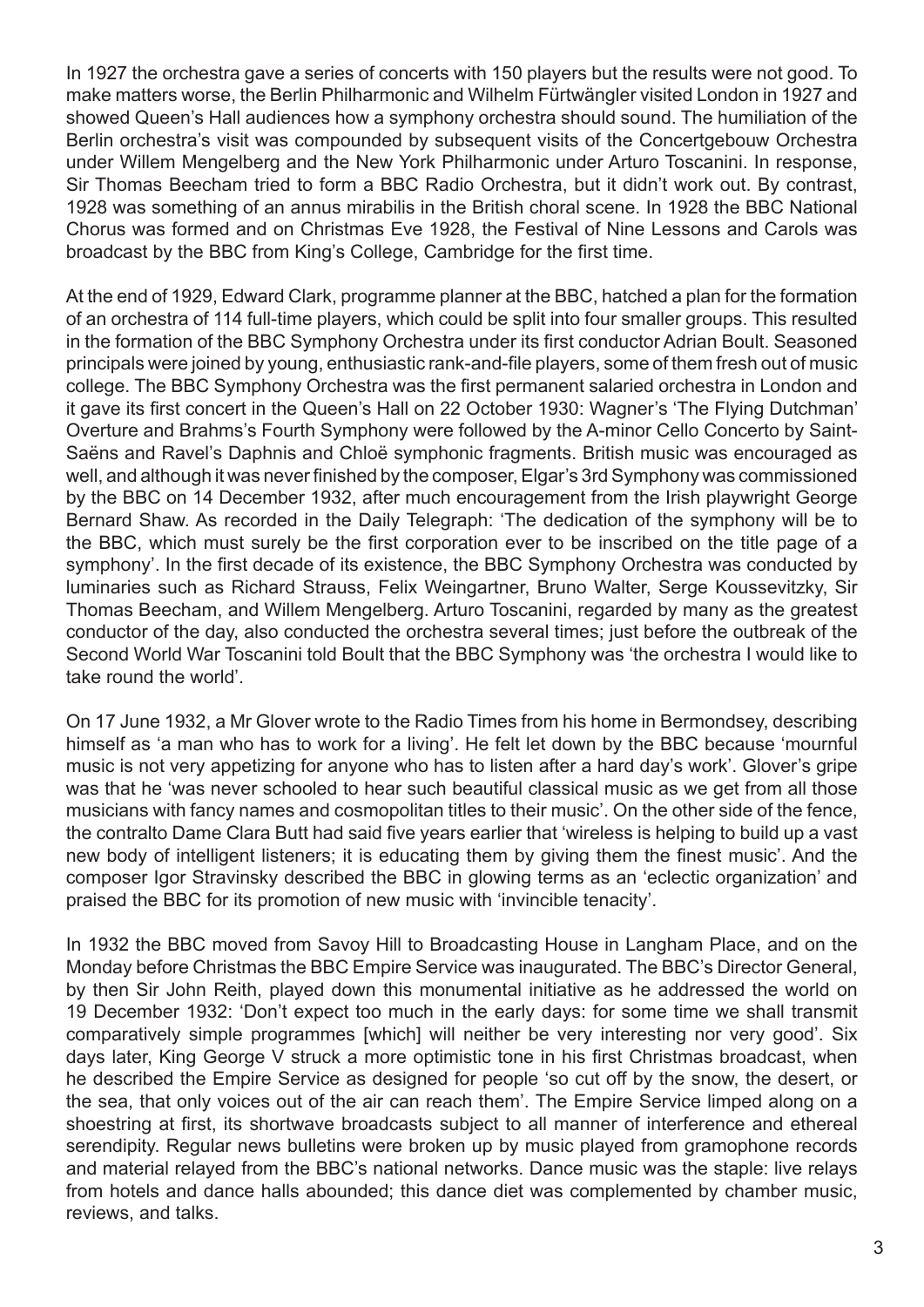But there was one sea change that the Empire Service unwittingly instigated. At home, listening to the radio in the evening was the norm, whereas in the far-flung reaches of the British Empire, any time of day would do, particularly in places that were not served by any form of local broadcasting.

Within the newly-constructed Broadcasting House at London's Portland Place there was a Concert Hall, in which had been placed a new John Compton four-manual organ with a movable console. Plaster walls gave the Concert Hall a relatively generous reverberation time of 13⁄4 seconds, with similarity between rehearsal and performance conditions ensured by heavily upholstered chairs and onstage carpeting. Higher up in the new building, Studio 3E was decked out as a chapel for the broadcasting of the Daily Service at 10.15 a.m. (Mondays to Saturdays). Four singers were initially used for these religious broadcasts, then in 1934 a larger group was formed, known as 'Singers B'; this octet famously included a 24-year old Peter Pears, later to become one of the most celebrated English tenors of the 20th century. In the year that Singers B was formed, the BBC commissioned Benjamin Britten's choral variations A Boy was born. Peter Pears was introduced to Britten at the première.

In 1936 another new Compton organ was installed at the BBC – this time in St George's Hall, across the road from Broadcasting House. This organ had four manuals and 260 stops including, literally, bells and whistles. To tame this beast of an instrument, Reginald Foort was appointed BBC Theatre Organist. Reggie received thousands of fan letters every week, and in 1937 he was voted the most popular radio entertainer in Britain (he polled twice as many votes as Gracie Fields). Because of his popularity with the public, Reggie Foort left his sedentary job at the BBC to spread his wings and to travel the country. Roderick MacPherson was appointed Theatre Organist in Foort's place. 'Sandy' MacPherson, as he was known, was in post when World War II broke out, and provided the lion's share of broadcasting in that first month while the BBC worked out the form that wartime broadcasting should take. MacPherson played every day, and some listeners rather insensitively suggested that they'd rather face the German guns than listen to more MacPherson. They should have been more careful of what they wished for: St George's Hall was bombed on 24 September 1940 and its organ destroyed. A few months later, on the night of 10 May 1941, the adjacent Queen's Hall was destroyed by an incendiary bomb and with it many instruments belonging to the London Philharmonic Orchestra. A famous photograph of Sir Henry Wood gazing at the burnt-out shell of the Queen's Hall brings a lump to the throat. The BBC Symphony and London Philharmonic immediately relocated to the London Coliseum, near Trafalgar Square, and the 1941 Proms moved (permanently, as it turned out) to Kensington's Royal Albert Hall.

By 1939 there were nine million radio licences in Britain, hence why radio was the medium that the Prime Minister, Neville Chamberlain, used to announce the declaration of World War II. The BBC Music Department was initially evacuated to Bristol during the War, but when Bristol itself was heavily bombed, the Music Department moved to Bedford. While it would seem natural for the BBC to broadcast new music by British composers, it is easy to miss quite how much new continental music had been broadcast by the BBC between the two World Wars. This was partly attributable to the influence of Edward Clark, who was on the staff of the BBC from 1927 to 1936. Clark had studied with Arnold Schoenberg, and he was extremely well connected to composers and performers of contemporary music. Music by the three major members of the so-called Second Viennese School (Schoenberg, Alban Berg, and Anton Webern) was played by the BBC, as was music written by their wider circle (Egon Wellesz, Hanns Eisler, Roberto Gerhard, Adolph Weiss, and also Schoenberg's rival Josef Hauer). So it was, for instance, that the BBC Singers premièred both Webern's Das Augenlicht in 1938 and (posthumously) Webern's First Cantata in 1946.